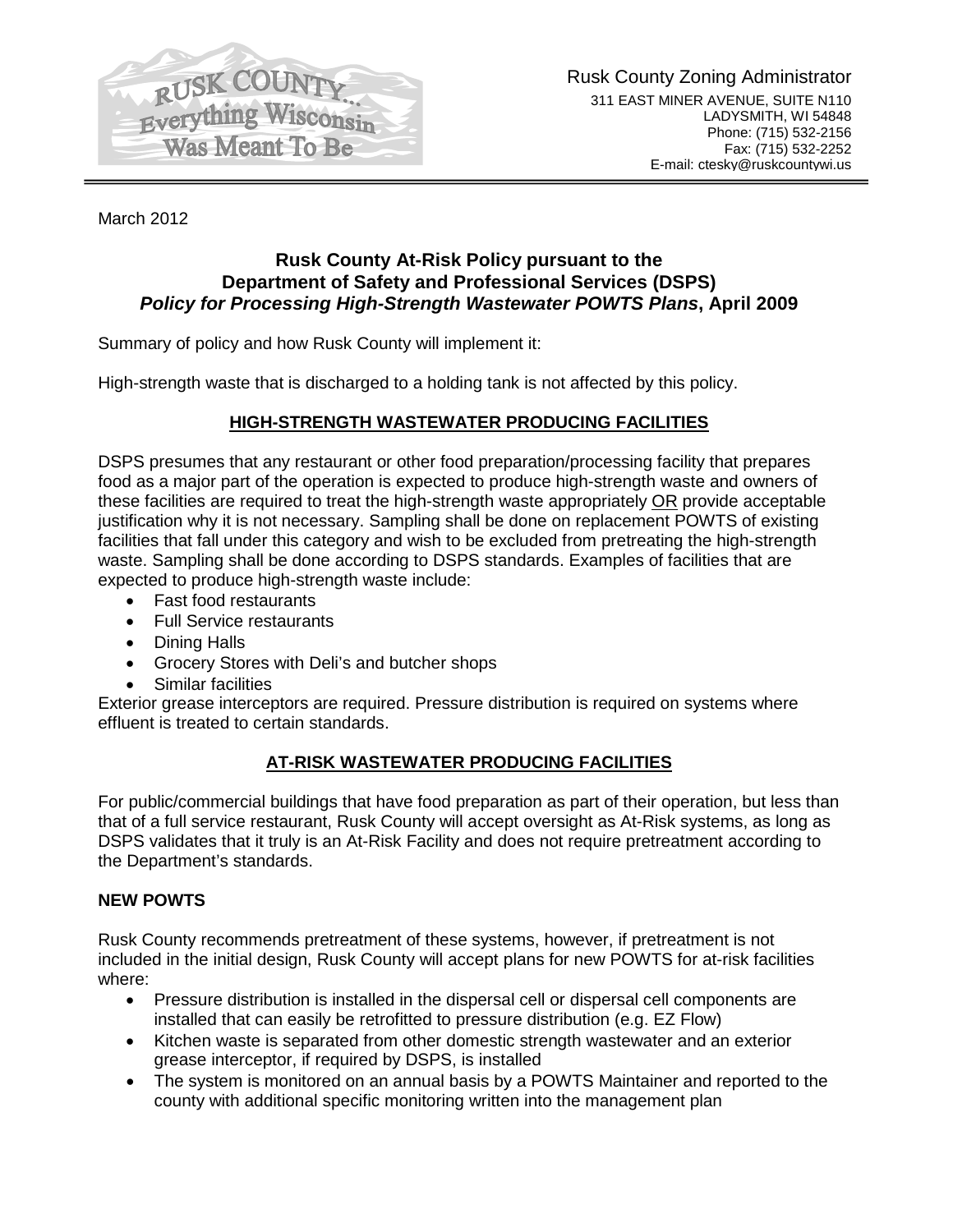• A detailed contingency plan is included that addresses the measures to be taken should signs of early failure be observed including pretreatment unit locations identified and planned for at the time of application.

### **REPLACEMENT POWTS**

Rusk County recommends pretreatment of these systems, however, if pretreatment is not included in the initial design, Rusk County will accept plans for replacement POWTS for at-risk facilities where:

- Pressure distribution is installed in the dispersal cell or dispersal cell components are installed that can easily be retrofitted to pressure distribution (e.g. EZ Flow), if the cell is being replaced
- Kitchen waste is separated from domestic wastewater and an exterior grease interceptor is installed if otherwise required by DSPS 382
- The system is monitored on an annual basis by a POWTS Maintainer and reported to the county with additional specific monitoring written into the management plan
- A detailed contingency plan is included that addresses the measures to be taken should signs of early failure be observed including pretreatment unit locations identified and planned for at the time of application.

Examples of At-Risk Facilities include:

- Licensed daycare facilities
- Schools with cafeterias
- Small bar and grills where food is a minor part of business
- Coffee shop

#### **Additional Forms that need to be submitted with Sanitary Permit Application for an At-Risk Facility:**

- o **Written determination from DSPS** that the facility is, in fact, an At-Risk Facility rather than a High-Strength facility.
- o An **At-Risk POWTS Agreement** needs to be signed and notarized by the property owner (additional \$30 fee for recording at the Register of Deeds) – form is included (DSPS 383.21(2)(c)5)
- o An **At-Risk POWTS Service Contract** with a licensed individual/company for the specific monitoring of the system - form is included (DSPS 383.52(1)(c))
- o A **Management Plan addendum** that identifies the specific monitoring because it is an atrisk facility - example included (DSPS 383.54)
- o A **Contingency Plan** indicating the measures that will be taken should signs of early failure by observed and a map showing the type and location of pretreatment units that will be installed if signs of early failure are observed.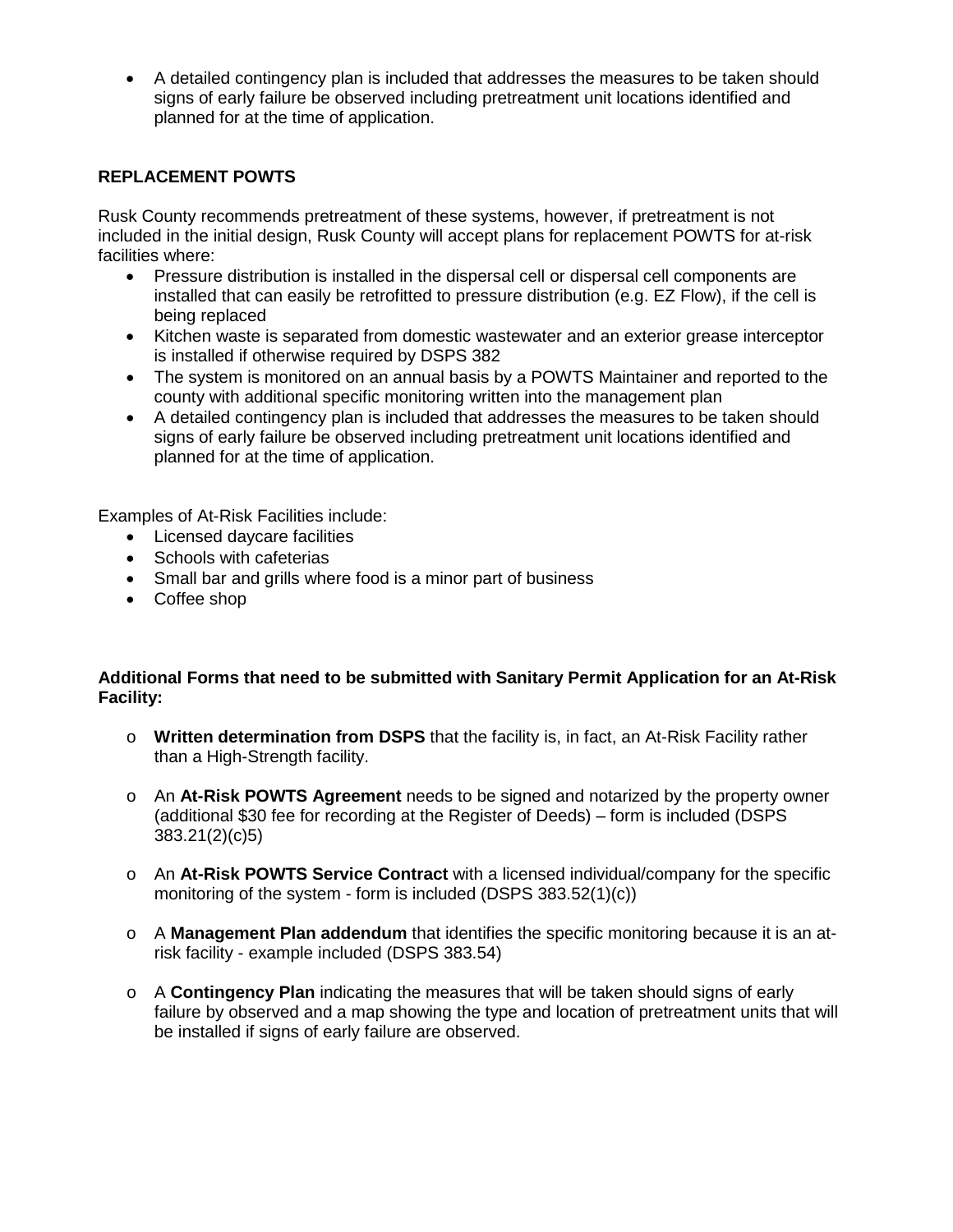|                               | <b>AT-RISK POWTS AGREEMENT</b><br>This agreement is made pursuant to DSPS $383.21(2)(c)(5)$ , Wis. Adm. Code |                                      |
|-------------------------------|--------------------------------------------------------------------------------------------------------------|--------------------------------------|
| <b>Agreement Date</b>         | <b>Plan Transaction Number</b>                                                                               |                                      |
| Property Owner(s)             |                                                                                                              |                                      |
|                               |                                                                                                              |                                      |
| Legal Description of Property |                                                                                                              |                                      |
|                               |                                                                                                              |                                      |
|                               |                                                                                                              | Return to: Rusk County Zoning Office |
|                               |                                                                                                              | Parcel identifier number             |

As an inducement to the county to issue a sanitary permit for a POWTS (Private Onsite Wastewater Treatment System) considered to be at-risk by the Department of Safety and Professional Services and pursuant to the "Policy for Processing High-Strength Wastewater POWTS Plans" dated April 2009, we agree to do the following:

- 1) The owner agrees to conform to all applicable requirements of Chapter DSPS 383, Wis. Adm. Code relating to the maintenance requirements for the proposed POWTS. The owner also agrees to conform to the At-Risk POWTS Management Plan Addendum included with the plans.
- 2) The owner agrees to maintain a contract with a licensed POWTS maintainer for the life of the system. The POWTS maintainer will perform annual inspections and evaluation of the performance of the system including, but not limited to: depth of ponding in the dispersal cell and sludge depth in the tank(s). It may also include sampling of the wastewater and water meter readings if applicable.
- 3) The owner agrees to follow the contingency plan immediately upon any malfunction of the system and to maintain the system so as to not create a human health hazard as described in s. 254.59, Stats.
- 4) The owner recognizes that the county, DSPS or POWTS maintainer may make periodic inspections of the components to complete performance monitoring of the system.
- 5) The owner or the owner's agent agrees to report to the county at the completion of each inspection, maintenance or servicing event in a manner specified by the county within 30 business days from the date of inspection, maintenance or servicing.
- 6) This agreement will remain in effect only until the governmental unit responsible for the regulation of POWTS certifies that the property is no longer served by the system. In addition, this agreement may be cancelled by executing and recording said certification with reference to this agreement in such manner which will permit the existence of the certification to be determined by reference to the property.
- 7) This agreement shall be binding upon the owner, the heirs of the owner, and assignees of the owner. The owner shall submit this agreement to the Register of Deeds, and the agreement shall be recorded by the Register of Deeds in a manner which will permit the existence of the agreement to be determined by reference to the property where the at-risk system is installed.

| Owner Name (Print)        | Subscribed and sworn to before me on this date: |
|---------------------------|-------------------------------------------------|
| Notarized Owner Signature | Notary Signature                                |
|                           | My commission expires:                          |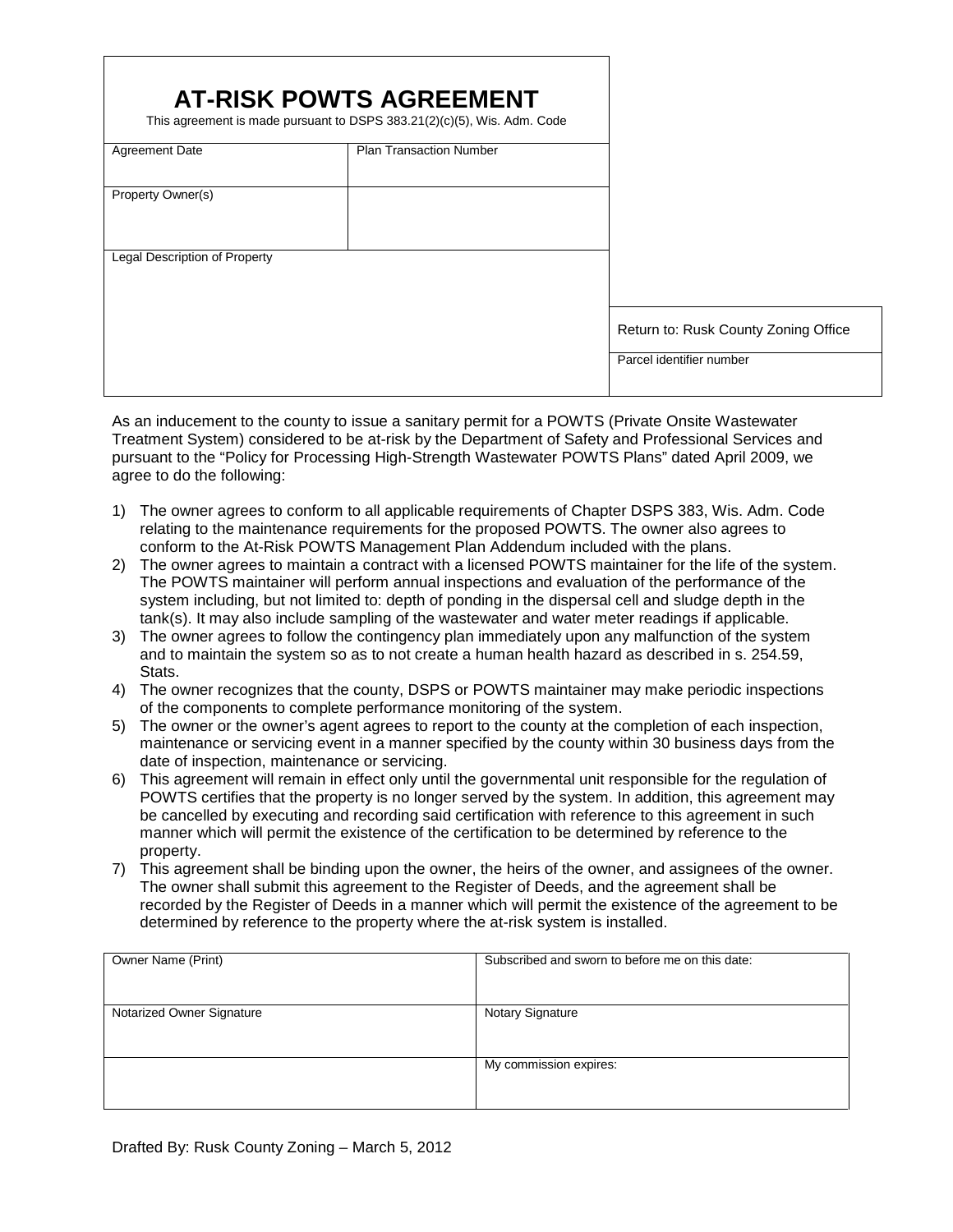# **AT-RISK POWTS SERVICE CONTRACT**

I/We, the undersigned owners of an At-Risk POWTS that requires monitoring at least once every twelve months, hereby agree to the following;

1. Pursuant to the POWTS permit # **\_\_\_\_\_\_\_\_\_\_\_\_** issued for the installation of the

above system located in **\_\_\_\_\_\_\_\_\_\_\_\_\_\_\_\_\_\_,** Town of **\_\_\_\_\_\_\_\_\_\_\_\_\_\_\_\_**, in

Rusk County, Wisconsin, which bears the tax parcel or ID# of **\_\_\_\_\_\_\_\_\_\_\_\_\_\_**.

I/we hereby agree to have the system serviced and monitored by an approved service provider for the life of the system. The monitoring requirements are written in the Management Plan included with the Sanitary Permit in the Rusk County Zoning Office.

- 2. In the event I/we sell the above property, I/we will inform the subsequent purchaser of this system and furnish said purchaser the name of the system maintainer. This agreement binds any subsequent owner of said property to these terms and conditions for the life of the system.
- 3. I/we further swear that I/we have been informed and understand that the service inspections will require a fee that I/we will pay to the service provider.
- 4. That I/we hereby agree to furnish the Rusk County Zoning Department, inspection reports from every service of the system. Reports are due within 30 days of the date of service.

This agreement shall remain in force for a period of \_\_\_\_\_ years, beginning \_\_\_\_\_\_ 20\_ and will automatically renew each year thereafter for one year unless canceled by either party with at least 30 days written notice.

I/we as owner/s have/has read and fully understand/s the foregoing statements and hereby set my/our hand/s and seal/s to this document this \_\_\_\_\_day of \_\_\_\_\_, \_ Month Year

\_\_\_\_\_\_\_\_\_\_\_\_\_\_\_\_\_\_\_\_\_\_\_\_\_\_\_\_\_\_\_ \_\_\_\_\_\_\_\_\_\_\_\_\_\_\_\_\_\_\_\_\_\_\_\_\_\_\_\_\_ Owner signature **Owner Signature Owner signature** 

Signature of authorized Service Provider **POWTS Maintainer License** #

\_\_\_\_\_\_\_\_\_\_\_\_\_\_\_\_\_\_\_\_\_\_\_\_\_\_\_\_\_\_\_\_\_\_\_\_\_\_\_\_\_\_\_\_\_

\_\_\_\_\_\_\_\_\_\_\_\_\_\_\_\_\_\_\_\_\_\_\_\_\_\_\_\_\_\_\_\_\_\_\_\_\_ \_\_\_\_\_\_\_\_\_\_\_\_\_\_\_\_\_\_\_\_\_\_\_\_\_\_

\_\_\_\_\_\_\_\_\_\_\_\_\_\_\_\_\_\_\_\_\_\_\_\_\_\_\_\_\_\_\_\_\_\_\_\_\_\_\_\_\_\_\_\_\_ \_\_\_\_\_\_\_\_\_\_\_\_\_\_\_\_\_\_\_\_\_\_\_\_\_\_\_\_\_\_\_\_ Address City/State/Zip

Phone number